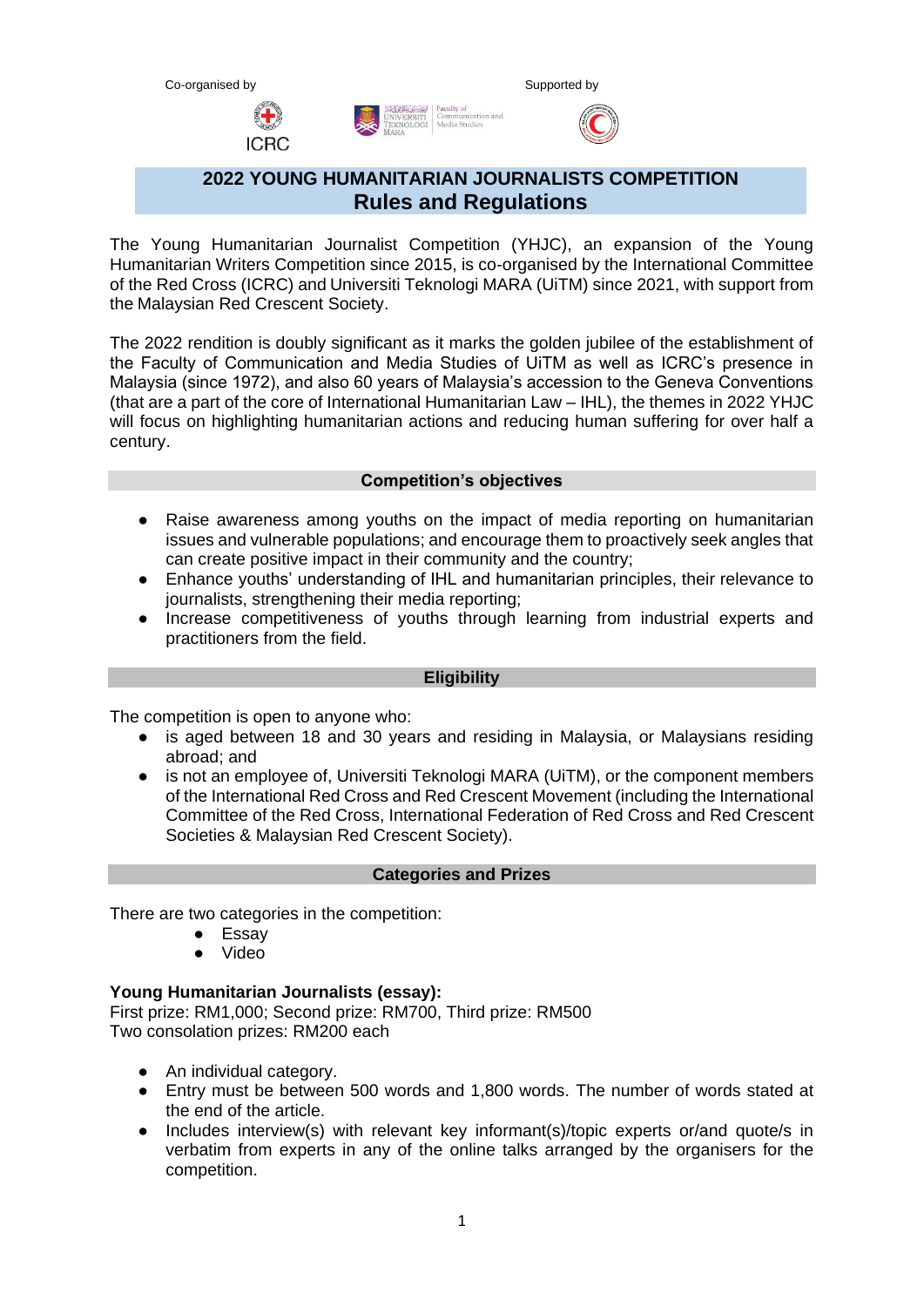



# **2022 YOUNG HUMANITARIAN JOURNALISTS COMPETITION Rules and Regulations**

ERSITI Communicati<br>OLOGI Media Studie

- Article must be in Microsoft Word, written in the format of a news report or news feature. Q&A formats will not be accepted. No accompanying images, tables or graphics will be accepted.
- Article should be named in this format, date of submission (yymmdd) article title e.g.: 220824\_YouthBanNuclearWeapons.docx
- No identifying information of competition participants (including name, name of media organisation, name of university, etc.) should be included anywhere in the article.

### **Young Humanitarian Journalists (video):**

**ICRC** 

First prize: RM1,000; Second prize: RM700, Third prize: RM500 Two consolation prizes: RM200 each

- A team of not more than three persons.
- Entry must be between 3 and 10 minutes.
- Includes interview(s) with relevant key informant(s)/topic experts or/and quote/s in verbatim from experts in any of the online talks arranged by the organisers for the competition.
- Video (MP4 format) in the format of a news reporting or news feature. Q&A formats will not be accepted.
- Video file should be named in this format, date of submission (yymmdd) VideoName title e.g: 211028\_HumanitariansAndClimateChange.mp4
- No identifying information of competition participants (including name, name of media organisation, name of university, etc.) should be included anywhere in the video.

#### **Themes**

Each entry (essay or video) must:

- be in either Malay or English;
- address directly one of the following themes;
- use standard news and/or media feature writing/ broadcast style;
- be based on facts, real events, real people and from an angle of humanitarian reporting;
- All entries **MUST** include an interview element, which may be either:
	- ➢ **an interview(s)** with a topic expert(s) or someone of importance in the field. These can be done face-to-face or via phone call, email or video conferencing; or
	- $\triangleright$  a quote in verbatim from speakers in any of the online talks arranged by the organisers for the competition; or
	- ➢ both

Entries that do not fulfil the interview criteria will be automatically disqualified.

### **Theme 1: Humanitarian action in Malaysia and beyond – lessons from the past and emerging challenges**

*Entries in this category shall report on a crisis/ natural disaster/ armed conflict that occurred between 1970s and 2022 in Malaysia or the region, focusing on at least one of the following:*

• *impartiality in providing humanitarian assistance;*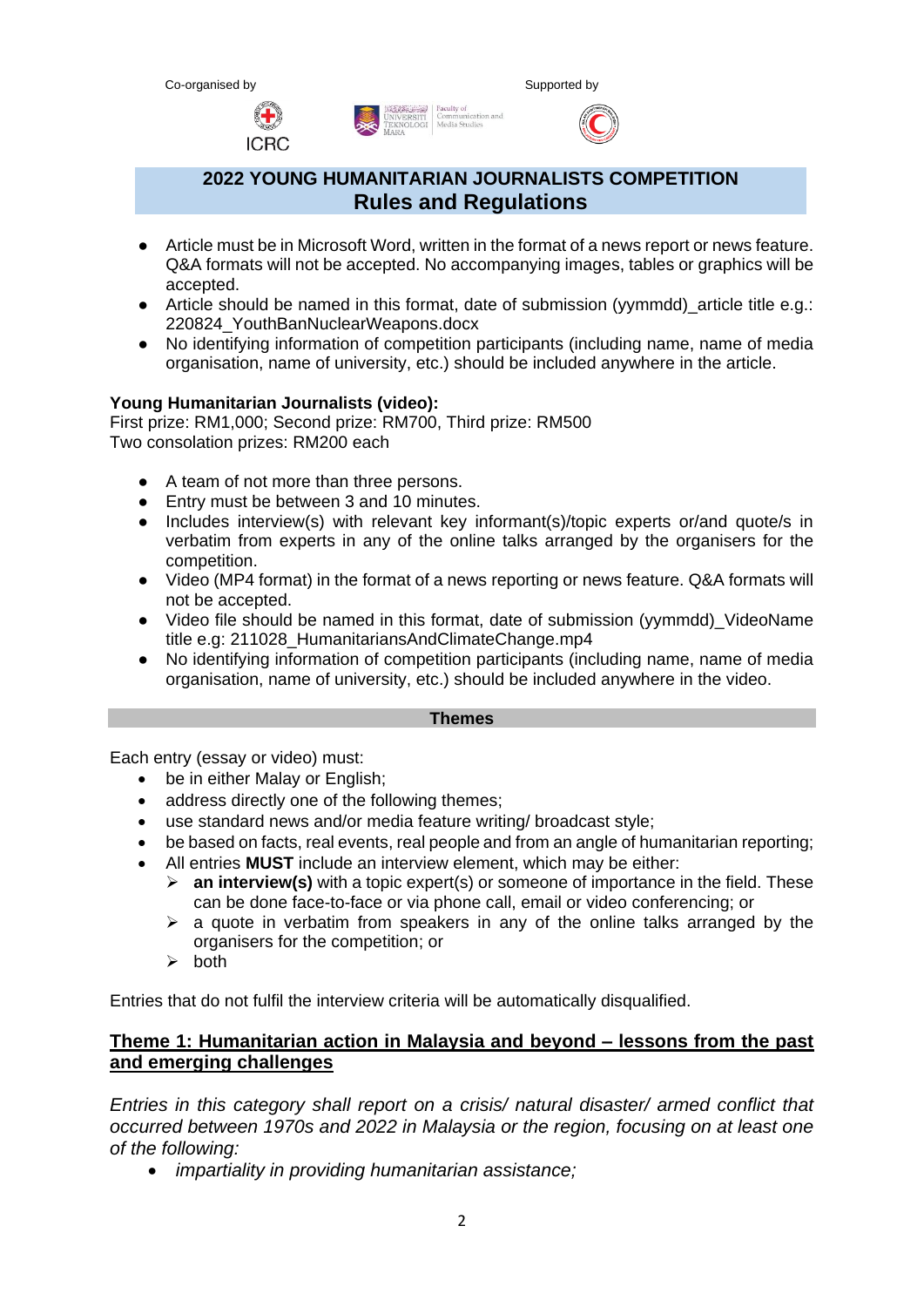| w |  |
|---|--|
|   |  |





# **2022 YOUNG HUMANITARIAN JOURNALISTS COMPETITION Rules and Regulations**

- *climate change – humanitarian consequences and action*
- *story of an unsung hero (that has not been reported)*
- *humanitarian actions of Red Cross and Red Crescent in Malaysia*

### **Theme 2: International Humanitarian Law – alleviating human suffering**

*In addition to signing the Geneva Conventions in 1962, the country has become party to several other treaties in IHL including the 1954 Hague Convention for the Protection of Cultural Property; 1989 Convention on the Rights of the Child; 1997 Anti-Personnel Mine Ban Convention; and 2017 Treaty on the Prohibition of Nuclear Weapons (TPNW).*

*Entries in this category must focus on either one of the following:*

- *Importance of disseminating IHL at peacetime*
- *Next steps towards a world without nuclear weapons*
- *A personal experience of an individual/ organisation/ agency that has involved in developing/ promoting an IHL treaty.*

### **Online Talks**

Online talks will be organised throughout the competition duration to provide information and tips related to the themes. Regardless of the theme they choose, attendance to any of the talks will allow participants to get a better understanding on pressing humanitarian issues, in addition to earning additional marks (capped at two talks) for the competition.

### **List of online talks**

*\* This list is updated whenever necessary.*

<https://www.icrc.org/en/document/young-humanitarian-journalists-competition-2022>

### **Online Resources**

Following online reference materials are useful as reference for participants to gain more insight on relevant topics.

### **Ethics in Conflict**

<https://www.ethicsinconflict.com/about>

### **Climate change & Conflict**

<https://www.icrc.org/en/what-we-do/climate-change-conflict>

### **FAQ on the rules of war**

<https://www.icrc.org/en/document/ihl-rules-of-war-faq-geneva-conventions>

### **Nuclear weapons**

<https://www.icrc.org/en/document/2017-treaty-prohibition-nuclear-weapons>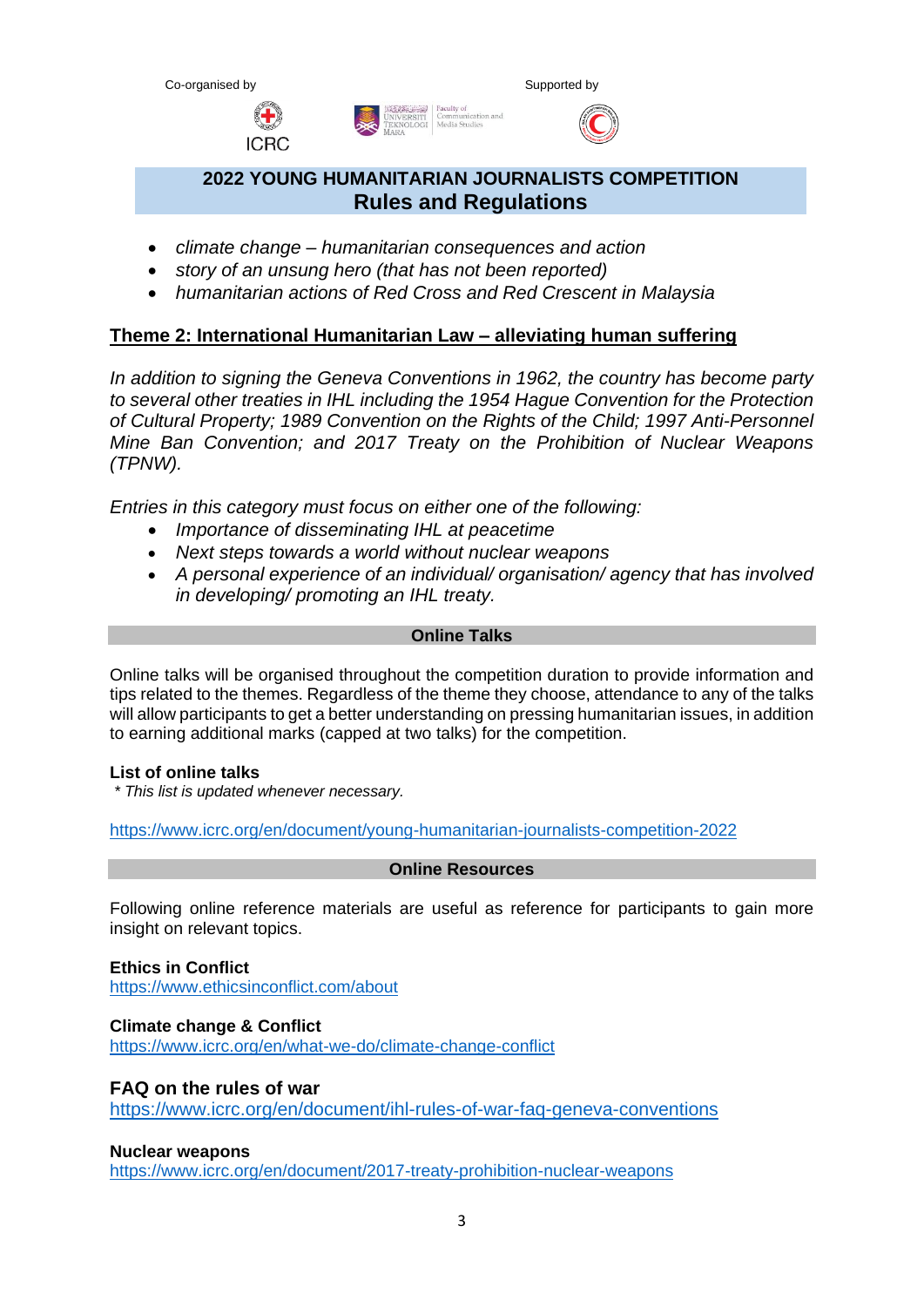Co-organised by Supported by Supported by Supported by

**ICRC** 





# **2022 YOUNG HUMANITARIAN JOURNALISTS COMPETITION Rules and Regulations**

Exercise Faculty of<br>ERSITI Communication and<br>OLOGI Media Studies

<https://www.icrc.org/en/nuclear-ban-treaty-no-to-nukes> <https://www.icrc.org/en/document/why-nuclear-ban-treaty-matters>

### **Submission and closing date**

Submission steps

- 1. Fill up the online submission form at; <https://forms.office.com/r/3UdwNEzwt2>
- 2. Email article/ link to download video to the ICRC at **[kualalumpur@icrc.org](mailto:kualalumpur@icrc.org)** with the email subject: **Young Humanitarian Journalists Competition 2022 (Essay/ Video).**

A submission is considered complete only after the above two steps are done **by 11 November 2022.**

### **Selection criteria**

A judging panel will select winners based on the following criteria:

- Composition and content, i.e. form, structure and quality
- Fair, balanced and objective humanitarian reporting.
- Originality, style, storytelling technique and creativity
- Language
- Factual, informative and well-researched
- Online talk(s)' attendance (capped at two talks)\*

*\*Participants will be asked to provide a screenshot of their attendance (with full name)*  and a short summary what they learned from each of the webinars as proof of *attendance, that must be emailed together with the competition entry to earn the additional marks (maximum for attendance at two talks) .*

#### **Other terms and conditions**

- Participation in the competition means that an entrant has accepted the terms of the competition.
- There is no entry fee.
- Each person may submit multiple entries but only one entry per category is eligible to win a prize.
- The entry must be the entrant's own original work. Plagiarism or writing/ video that contains libel or slander against any person / organisation or contains profanity will invalidate an entry. No copyrighted materials (music, images, video clips, etc.) may be used for this competition unless you own the copyright or have license to use the material for this contest. Written permission must be obtained and provided upon request for all copyrighted materials.
- Entrants may be required to provide identity documentation as proof of their age.
- By entering the competition, it is deemed that the entrant allows the organiser to use the winning work for publicity of the competition or humanitarian issues, credited to the winners. All entries may also be used by the organiser in their whole or edited form.
- Prizes are non-exchangeable.
- Winners shall be notified by the organiser via telephone or email in December 2022. If there is no response from the chosen winner within five working days, another winner